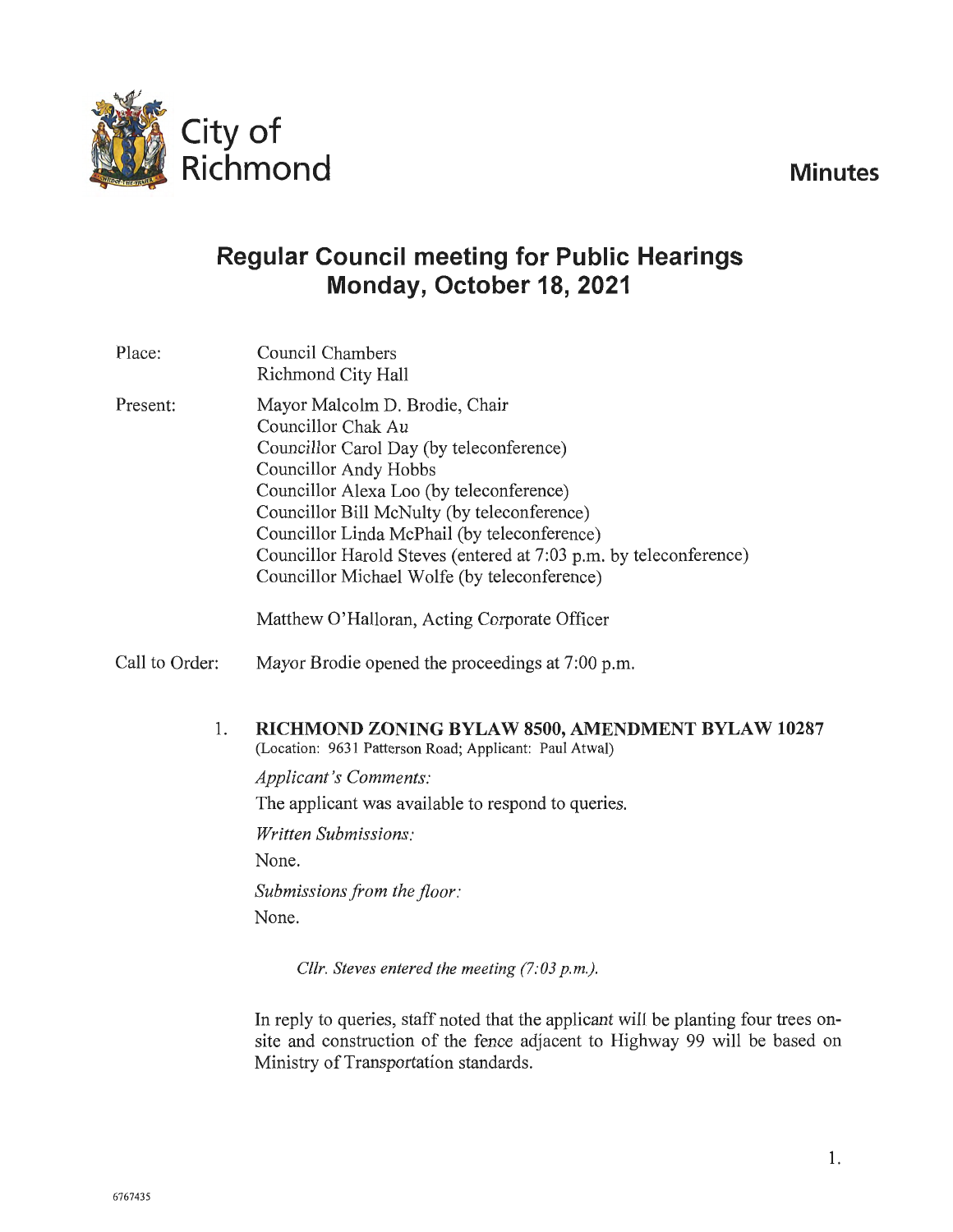

## **Regular Council meeting for Public Hearings Monday, October 18, 2021**

PH21/9-1 It was moved and seconded *That Richmond Zoning Bylaw 8500, Amendment Bylaw 10287 be given second and third readings.* 

**CARRIED** 

Opposed: Cllr. Wolfe

#### 2. **TEMPORARY COMMERCIAL USE PERMIT (TU 20-890760)**

(Location: 2110, 2115, 2120, 2125, 2150, 2155, 2160, 2165, and 2170 - 8766 McKim Way; Applicant: City Vancouver Academy Inc.)

*Applicant's Comments:* 

The applicant was available to respond to queries.

*Written Submissions:* 

None.

*Submissions from the floor:*  None.

PH21/9-2 It was moved and seconded *That a Temporary Commercial Use Permit for 2110, 2115, 2120, 2125, 2150, 2155, 2160, 2165, and 2170-8766 McKim Way to allow "education" (limited to an independent school offering grades 10 to 12) as a permitted use be extended until September 8, 2022.* 

**CARRIED** 

# ADJOURNMENT

PH21/9-3 It was moved and seconded *That the meeting adjourn (7:08 p.m.).* 

CARRIED